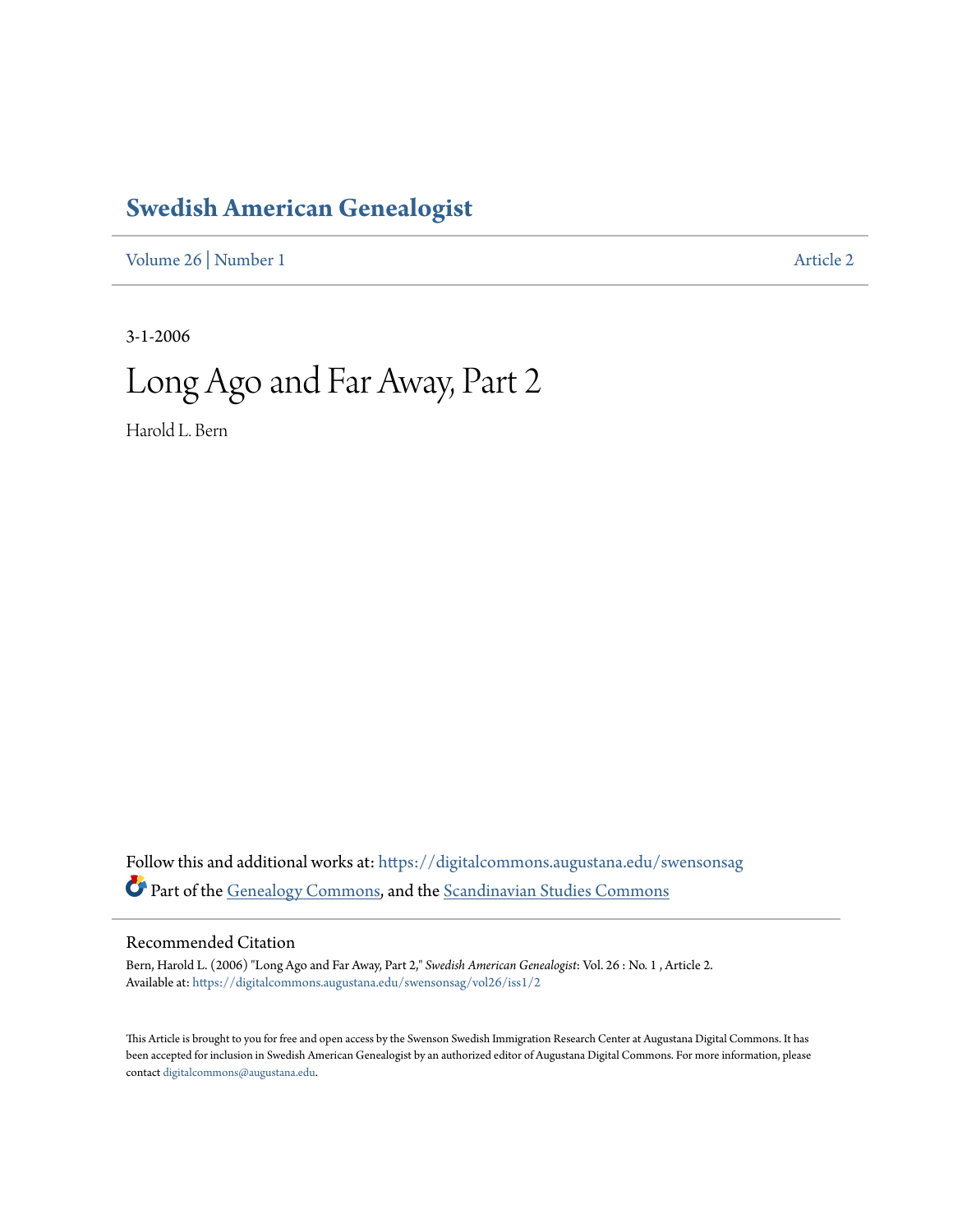# Long Ago and Far Away: Part II

## **Another part of the Swedish roots also came from Västergötland**

BY HAROLD L. BERN

The earliest known ancestors of what later became the Winberg family lived at Hvitatorpet. Hvitatorpet means "the white farm house" and is the name of a ruin in Öxabäck parish today. The parish is about 40 miles south and slightly west of the city of Borås, Sweden, in what used to be Älvsborgs *län* in Västergötland.

Anna Jönsdotter was born there 1 September 1728. Her mother is not identified and we can only discover that her father was a farmer named Jöns. She married Nils Jönsson 29 December 1755 in Öxabäck. Nils was from the neighboring parish of Örby and was born in 1699. They had only two children, Jöns and his sister Britta. Nils died in 1770 and his widow married the *Häradsprofoss*, Gunnar Kindström. Jöns was raised by his stepfather and grew up in time to follow in Gunnar's occupation.

Jöns Nilsson was born 13 May 1757 at Hvitatorpet in Öxabäck parish. Jöns became the *Häradsprofoss* for the area upon the death of his stepfather, Gunnar Kindström. Literally, the word means he was the District Flogmaster and is difficult to translate**<sup>1</sup>**.

The main road between Stockholm and Göteborg ran right in front of Hvitatorpet during the 1750–1800 timeframe. Whereas today Hvitatorpet appears to be out in the middle of nowhere, in that earlier era it was located along a main artery in the important business of administering the district for the King of Sweden.

Jöns Nilsson married Malin Jönsdotter who was born 29 September 1745 at a neighboring farm called Bredhult. Of this union five children were born. The first Nils was born in 1781 and died a year and a half later in 1783. The couple then had Johannes in 1784 and Christina in 1786. Their fourth child was again named Nils who was born in 1790 and a sister, Edla, was born in 1792. This second child called Nils was raised at the farm called Ramnås and became the progenitor of the Winberg family. Nils's birth name was of course patronymic, and when he first appears in the Öxabäck parish records, his name is Jönsson.

Nils first appears in the Öxabäck records using the Winberg surname between 1814 and 1818. There are missing years in the records so no definitive date can be identified when he first started using this fixed surname.

Nils was born 21 April 1790 at a *torp* called Ramnås in Öxabäck parish. It took nearly two years of searching microfilms and finally a trip to Sweden to locate his place of birth and parents.

The difficulty began when I attempted to trace backward to the next generation. I was able to go back to 1823 to a parish called Torestorp. The *Utflyttning* records for that year indicated his correct date of birth and stated that he went to Holsljunga where I had originally found him. The record said he was from Ramnås. The problem was that there are six different locations in Sweden called Ramnås. Some are farms; some are villages; and some are parishes. I had looked patiently but unsuccessfully through thirteen rolls of microfilm in efforts to locate the birth of Nils Winberg. At one point I had convinced myself that Ramnås was a farm in Holsljunga which no longer existed. Since the birth records for Holsljunga are missing for the year 1790, I was resigned to the conclusion that Nils's parents would never be found.

On a trip to Sweden in 1994 we arrived in the village of Kinna in midafternoon on a Saturday. It was my intention to attend the Sunday service in Holsljunga at the church where my ancestors were baptized. We found a place to stay and decided that we should drive over and check out the church schedule for Sunday.

## **A case of serendipity**

 On our return trip toward Kinna, we passed through another small village called Öxabäck where we had noticed an antique store which was open earlier. Since we had plenty of time and no further plans, we stopped to browse. My wife looked at furniture and dishes and other old household artifacts. I went hunting for books. We had only been there a few minutes when I picked up a relatively new book called *Öxabäck Socken – historia gårdar folk*. I knew that this translated roughly to *Öxabäck parish*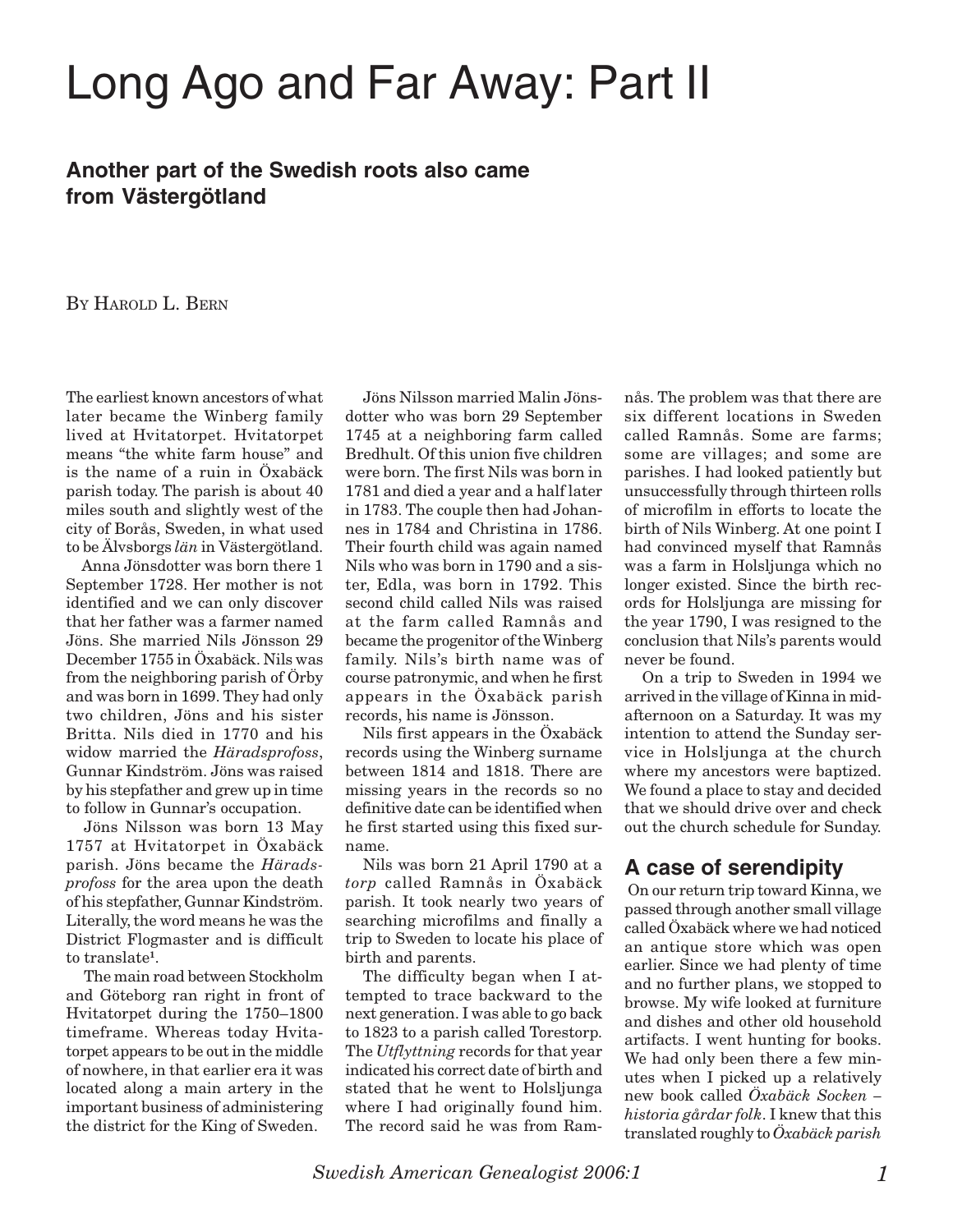*– the history of the farm people.* In thumbing through the index I found a farm called Ramnås and on page 181 found the notation, "Nils 1790 (*kallade sig Vinberg*)." My heart nearly jumped out of my chest as I asked the storeowner to confirm my translation of the Swedish parenthetical phase - (called himself Vinberg). We bought two copies of the book.

#### Backa torp – Ramnås 1:14

Detta torp omnämns i mantalslängder redan 1724. Då finns här Nils Nilsson, fattig. Året efter finns också samma notering samt att han är gammal och varit soldat. Efter honom kommer Arfwid Trending. Han tigger är en senare notis om honom. Från 1729 och fram till mitten av 1750 omnämns backstugan som obesutten och även som öde.

Vid 1800-talets början finns här profoss Jöns Nilsson född 1756 på Vitatorpet samt hustrun Malin Jönsdtr född 1745, vigda 1781. Deras barn: Johannes 1784 (senare Bredhult), Christina 1786 (gift med knekten Sjö), Nils 1790 (kallade sig Vinberg), Edla 1792 (flyttade till Roasjö). Jöns noteras som bräcklig  $1818 - 20.$ 

Nils Jönsson Winberg married Sara Andersdotter 22 September 1827 in Holsljunga parish. Sara brought to the family an illegitimate daughter, Anna Greta, who was born in 1818. Two more children were born to this marriage before Sara died in 1834. Johan Justus was born 26 November 1824 in Hökaberg in Holsjunga and his brother, Anders Magnus, was born 26 May 1828. It should be noted that illegitimacy was not uncommon among the families of Sweden at this time. Sometimes the parents married later as in the case of Johan Justus, but in other cases no wedding bells followed.

Swedish church records contain the name of the father when it was known or suspected, and the child then usually carried the father's patronymic surname. In other cases when no father was named, the surname might be the same as the mother's or in rare instances, the child might have a female patronymic [metronymic] such as Annasdotter.

#### **Hökaberg**

I am not certain if we actually located Hökabergs *led* on our 1994 trip. We did positively identify the main farm called Hökaberg. The word *led* in Swedish is a synomym for *väg* which means road or way. On the road toward the main farm there was a small *torp*, with a man out near the road. I asked him if this was Hökabergs *led*. He pointed toward the bigger farm house down the road and said that was Hökaberg. It may well have been the small torp where we stopped.

The Holsljunga Parish book says that the farm Hökaberg has been listed as a taxable property since 1567 and took its name from a farmer who lived there in that era. He was simply called Höke. At various times the farm has been called Hökebeck, Hakabergh, and Höckabärg.

At the time of his marriage, Nils's occupation was identified as that of a *Skrifvare* which is defined as a writer. In that era the word had a different meaning than the present day. The occupation was in the context of someone who wrote docu-

| Danskabe                                                                                                                                                           |          |                   |                              |            |                                                           |   |                                                                            |       |     |
|--------------------------------------------------------------------------------------------------------------------------------------------------------------------|----------|-------------------|------------------------------|------------|-----------------------------------------------------------|---|----------------------------------------------------------------------------|-------|-----|
| Personernas namn, stånd, embete, yrke och naringatlag<br>(backstugu- inhyses- och fattighjon), nationalitet (om<br>tramande), lyten (svagsints, blinds, dofstumma) | Födelse- |                   |                              | Äktenskep. |                                                           |   | Flyttat                                                                    |       |     |
|                                                                                                                                                                    | Ãв.      | Wâs<br>oc)<br>dag | Urt.<br>seeken i Lin, stad). | din.       | $\frac{\text{ReLU}}{\text{d} \text{div}}$<br><b>Moles</b> |   | feln (socken   Lin.<br>stad, eller pagina i<br>Husförhörs beken), och dag. | minad | Dod |
| ianida<br>Backsture of                                                                                                                                             |          |                   |                              | 54         |                                                           | v | Dansky                                                                     |       |     |
| General Rossel 1830 To de.                                                                                                                                         |          |                   |                              |            |                                                           |   |                                                                            | œ.    |     |
| In Alfrid                                                                                                                                                          |          |                   |                              |            |                                                           | w |                                                                            |       |     |
|                                                                                                                                                                    |          |                   |                              |            |                                                           |   |                                                                            |       |     |
| 10<br>duite                                                                                                                                                        |          |                   |                              |            |                                                           | p |                                                                            |       |     |
| Son Peter<br>Execun Succingar                                                                                                                                      | lso      |                   |                              |            |                                                           | z |                                                                            |       |     |

*Nils Johan Winberg and family at cottage Sjöganäs on Danskabo lands in Holsjunga* laus 1862 (died as an infant in 1863), *parish [Holsjunga AI:4, p.186]*



*Holsjunga church.*

ments or letters for those who were unable to do so for themselves. At any rate it is an indication that he had been educated above the level of most of his contemporaries. His education and later occupation was in all likelihood linked to the reason he assumed the surname Winberg.

The custom of taking a fixed surname was usually associated with acquiring a respectable position in the community or accumulation of wealth. The nobility in Sweden were the first to start using fixed surnames, followed by merchants, craftsmen, and large land holders.

It should also be noted that there is really no 'W**'** in the Swedish alphabet. A 'W**'** is only found as the first letter of surnames or place names. The pronunciation equates to what the Swedes call a double 'V.'

Nils's wife, Sara, age 44, died on 1 April 1834 in childbed and the child died with her. A second marriage in 1836 to Edda Catherina Bengtsdotter, who was twenty years younger than Nils, produced five more children. Some of the descendants of this second marriage reside today in Kinna, Sweden.

Johan Justus was probably a farmer as he is not otherwise identified. In 1858 he married Augusta Eleonora Andersdotter, born 3 October 1830 in Holsljunga. The family lived on a lake in the *Backstuga* of a place called Sjöganäs. We visited this area in 1994 and saw the main house still called Sjöganäs today. It is used as a modern day vacation home. There are several out-buildings which could have been the *Backstuga* in the time the Winberg family lived there. There were five children born to this marriage – Alfrid 1859, Johan Nico-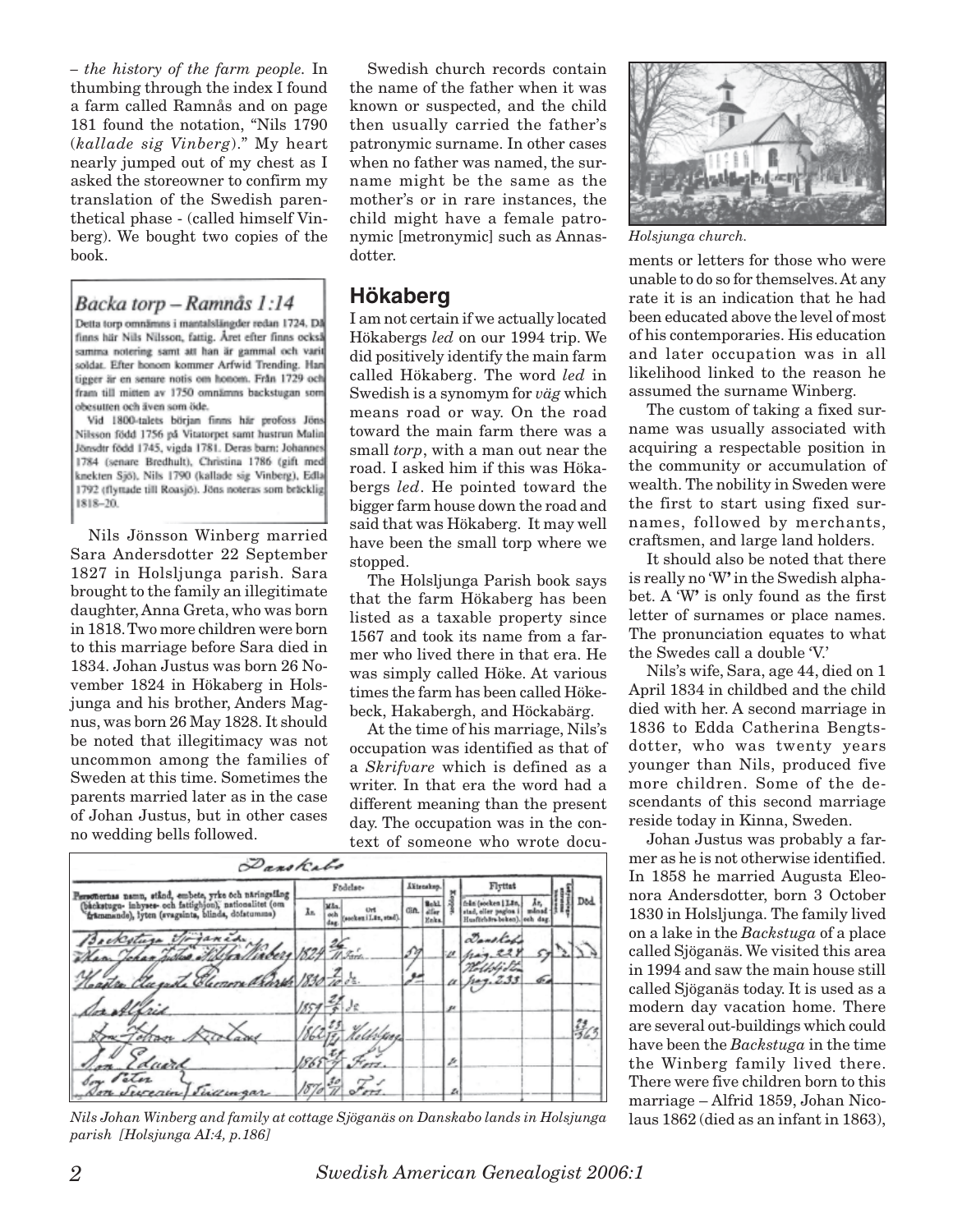

Edvard 1865, and the twin sons Peter and Severin in 1870.

Several interesting notes appear in the Holsljunga *Husförhörslängd*. One indicates that Johan Justus was "punished for theft in 1848 and had (an) illegitimate daughter in 1851." I have only partially researched these notations, but have learned that the 1848 incident involved breaking into a house. Johan's *oäkta* (illegitimate) daughter was named Anna Christina, and she was born 29 September 1851. Her mother was Ingrid Sara Petersdotter who was from Burseryd Parish in neighboring Jönköpings *län*. The record of Anna's birth indicates that Johan Justus acknowledged that he was the child's father but did not marry the mother.

 In 1883 the record says that Peter and Severin have received help "from the Royal Order of Seraphim's Guild and even the bootbox." Swedish nationals have told me that these notations refer to charitable contributions to the two boys. From the above it would certainly appear that their home life during this period of time may have been hectic.

Although family tradition says the twins were from Kinna, all of their family data is found in the parish records of Holsljunga. Kinna is the largest city in the area and perhaps they worked there or considered themselves a part of that city.

#### **Going to America**

The records in Sweden indicate that 37,276 of her citizens left the country in 1891. The vast majority of these immigrants came to the United States. Peter and Severin Winberg were among these Swedes who left their homeland forever that year. When we visited the *Emigrantinstitutet* in Växjö we saw copies of the three part tickets which were

issued to our ancestors.

The twin brothers were passengers on a ship called *Romeo* which departed Göteborg, Sweden, on April 24, 1891. The first part of their journey took them to Hull, England, where they left the ship and boarded a train for Liverpool. The third and final part of the ticket was for the voyage across the Atlantic where they arrived at the port of New York. I have not researched the name of the ship which carried them on to New York which was their stated destination upon leaving Sweden. I have a copy of the *Romeo* passenger list, and it is interesting to note that although they were twins traveling together, Peter's surname is spelled 'Winberg' and Severin's is listed as 'Vinberg.'

Interestingly, Peter and Severin do not show up on the Galesburg City directory records until 1895. So did they spend some time in other parts